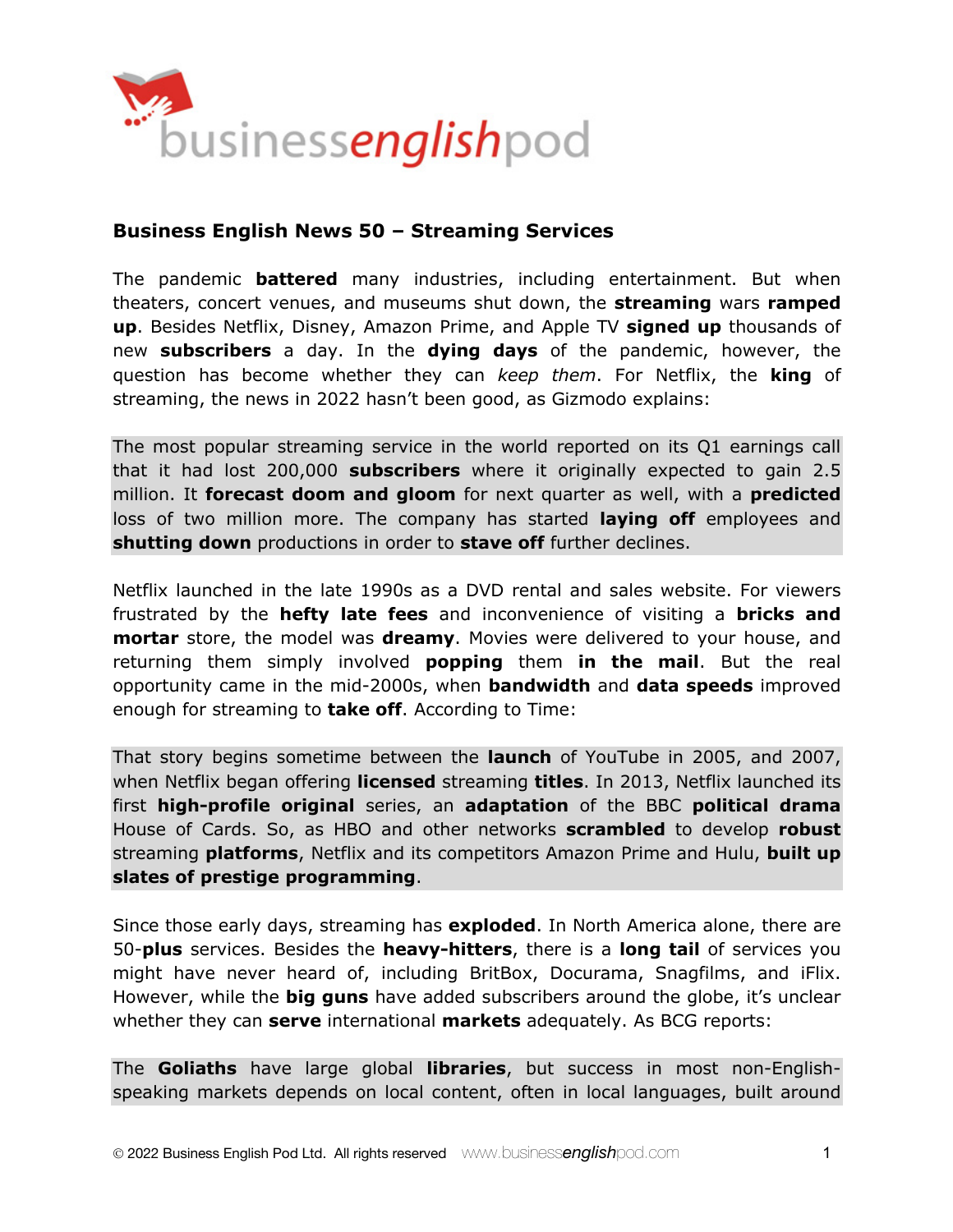local **sensibilities** and set in familiar **locales**. This is especially **evident in** national markets with **diverse subcultures**, such as India and Malaysia. While the **global giants** have expanded their content **acquisition programs**, their **supply chains**, **ecosystems**, and expertise do not **extend to** most international markets.

It has always been clear that good content is **critical** to streaming success. But the really **transformative** aspect in the early days was value. Netflix offered access to a vast library of movies and TV for under ten dollars a month. Other services **followed suit**, and in the hunt for great content, people signed up for multiple services. Now, given **inflation** and the rising **cost of living**, people are **taking a hard look at** their streaming **portfolios**. According to a recent **survey** conducted by OnePoll for Tubi:

Seven in 10 people **cited** changes to their financial situation as a reason to **reevaluate** their streaming service spending. Aside from budget, respondents cited other factors that would make them **pull the plug** on a streaming service, including a limited selection of **titles**, lack of a **user-friendly interface**, and poor **customer service**. Forty-four percent would **stick with** an unsatisfying streaming service for only a week before canceling it.

It's not just **discerning**, **price-sensitive** consumers that are causing the major players to **sweat**. It's also getting more expensive to **play the game** and stay competitive. Great content comes with great costs. And the budgets for some original productions have been **astronomical**, as Variety explains:

Fueled by the rise of streaming **heavyweights** that don't **play by the** same financial **rules** as **traditional** TV businesses, costs are **soaring**. This includes everything from **location scouting** to **securing post-production facilities**. A wide range of services takes longer to **procure** and costs more even when it's **in hand** — particularly transportation-related expenses. And bigger, **bolder** production values also mean that **talent costs a pretty penny**.

So, what does the future hold as competition increases, costs rise, and viewers become **fussier**? It would appear that advertising is **inevitable**. Some services already provide **tiered** subscriptions, requiring **premium** fees for an ad-free experience. And there are **rumblings** even Netflix is considering this route. Dot LA predicts one possible outcome:

From the **reemergence** of commercials to **bundled** subscriptions, the future of TV may end up looking a lot like its past. "I think we are going to see a great re-bundling," said Discovery's president of global business and legal affairs. He was referring to how **deeppocketed tech titans** like Amazon or Apple may ultimately **roll up rival** streaming services into single consumer **offerings** on their own platforms.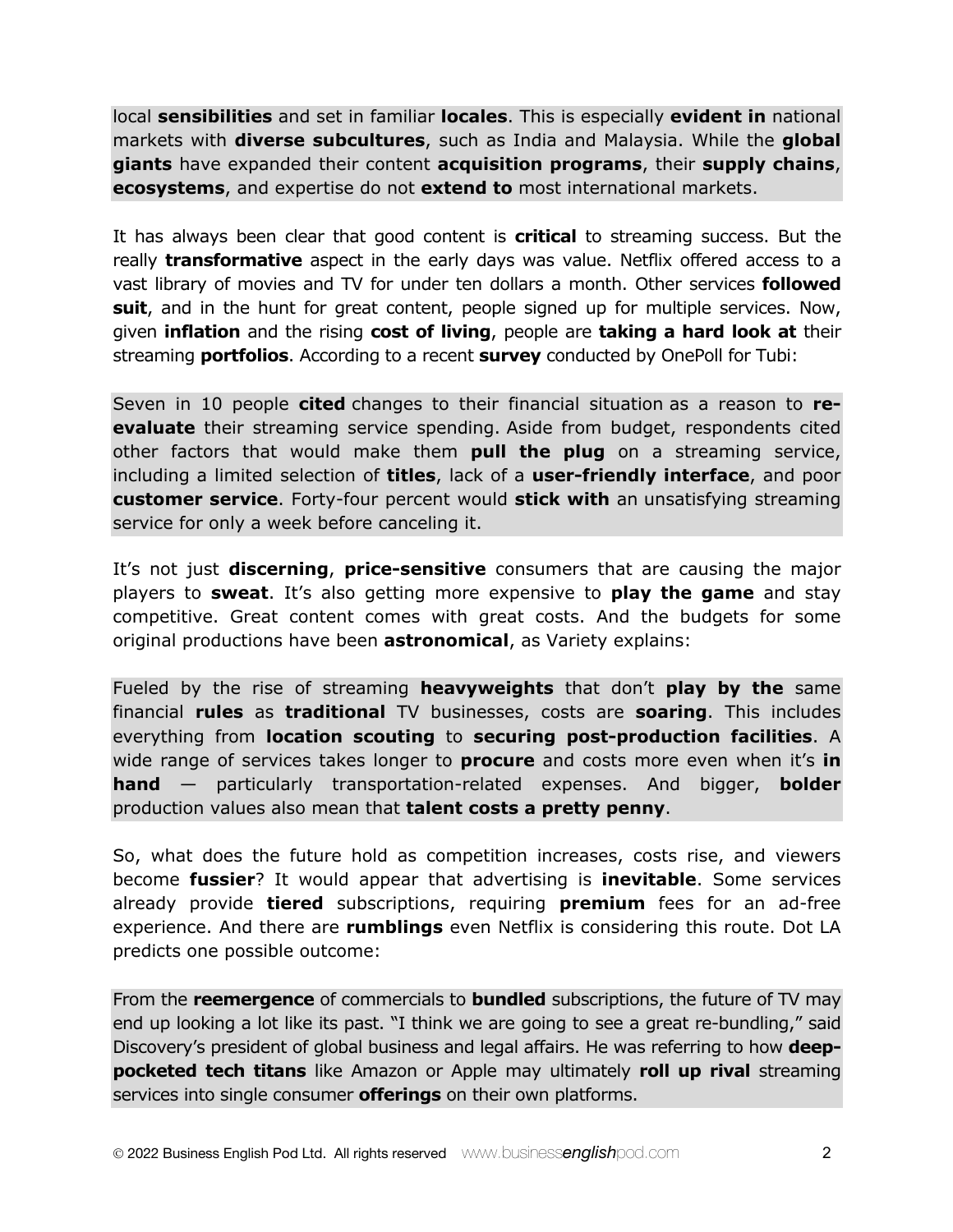### *Vocabulary*

To batter: to hit or cause damage; "The bad weather has battered many restaurants, as people stay home rather than going out."

Streaming: technology for transferring sound or video to a computer from the Internet in a continuous stream, without complete downloading; "The most popular streaming music services are Apple Music and Spotify."

To ramp up: to increase activity or rate; "We need to ramp up our production to fill this big order that just came in."

To sign up: to register or join something, or to register other people for something such as a club or service; "At the trade show, we managed to sign 400 new people up for our mailing list."

Subscriber: someone who pays money for a regular product or service; "Subscribers to our food delivery service will receive discount coupons they can share with their friends."

Dying days: the final time of an activity or period; "Blackberry CEO John Chen firmly denies the company is in its dying days and says he needs more time to make a turnaround."

King of: best of, or the widely acknowledged leader of; "Android phones have gained significant market share, but the iPhone is still seen as the king of smartphones."

To forecast: to predict the future; "Economists are forecasting rising interest rates and increasing economic uncertainty in the coming year."

Doom and gloom: a feeling that a situation is terrible and hopeless; "It sure feels like a doom and gloom scenario with these latest reports of declining sales."

Predicted: anticipated or expected; "Despite the predicted downturn in business, we've come through this quarter very strongly."

To lay off: to end someone's employment; "At the start of the pandemic, airlines and hotels had to lay off thousands of workers."

To shut down: to close permanently, for a store or business; "After 30 years in business, Casper's Deli is facing mounting costs and will have to shut down."

To stave off: to stop something from happening; "Governments around the world are raising interest rates in an attempt to stave off rampant inflation."

Hefty: large and heavy; "With such hefty repair costs for our aging vehicles, it's time we invested in a new fleet."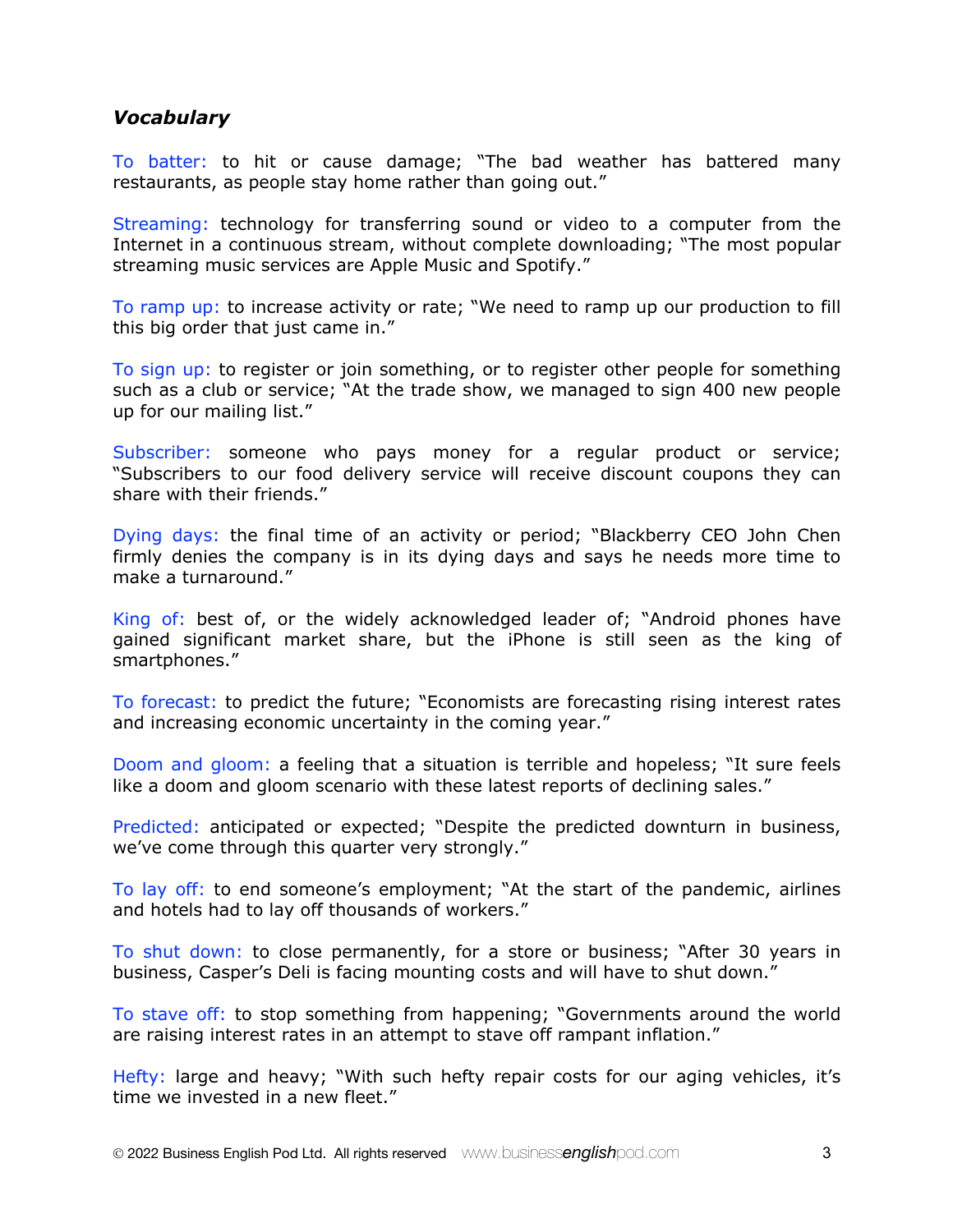Late fees: the fine you must pay for doing something later than required in a contract, such as returning a rental product; "Please remember this rental car needs to be back by 5:00pm tomorrow, otherwise you'll have to pay late fees."

Bricks and mortar: physical buildings, as opposed to Internet activity; "Rather than investing in our own bricks and mortar, our little tech company has decided to join a coworking space."

Dreamy: wonderful; "We had some really terrible applicants before receiving a resume from an absolutely dreamy candidate with just the right skills and training."

To pop in the mail: to send something by mail; "Hey June, I popped a Christmas card in the mail for you today, can you let me know when you receive it?"

Bandwidth: the amount of information that can be sent over a computer network connection; "With so much data coming and in and out of our office now, we need to pay for greater bandwidth."

Data speed: a measure of bandwidth; "I'm sorry but it looks like you don't have the right data speed to stream music on your device."

To take off: to become very popular or famous; "Zoom was growing before the pandemic, but as soon as lockdowns started the company really took off."

Launch: to officially start selling a new product or service; "Apple always organizes a big event and invites the media for the launch of each new version of its products."

Licensed: "licensed" products are ones you have official permission to use, for a price; "Rather than producing our own educational content, we have a series of training videos licensed from an online safety company."

Titles: a book, movie, or digital product produced and sold; "With over 90,000 titles in our catalog, our e-reader gives you access to a huge variety of interesting books.

High-profile: well-known or famous; "Viewers are spending a lot of time following high-profile court cases like the Johnny Depp - Amber Heard trial."

Original: not copied or imitated but created for the first time; "If we're going to start producing original material, we'll need to hire writers and designers."

Adaptation: a movie, TV program, or book made from another movie, TV program, or book; "Originally a book, *Gone with the Wind* is one of the most successful movie adaptations of all time."

Political drama: a story – in book, movie, or play form – featuring conflict among characters involved in politics; "The West Wing was a very popular political drama starring Martin Sheen as American president Jed Bartlet."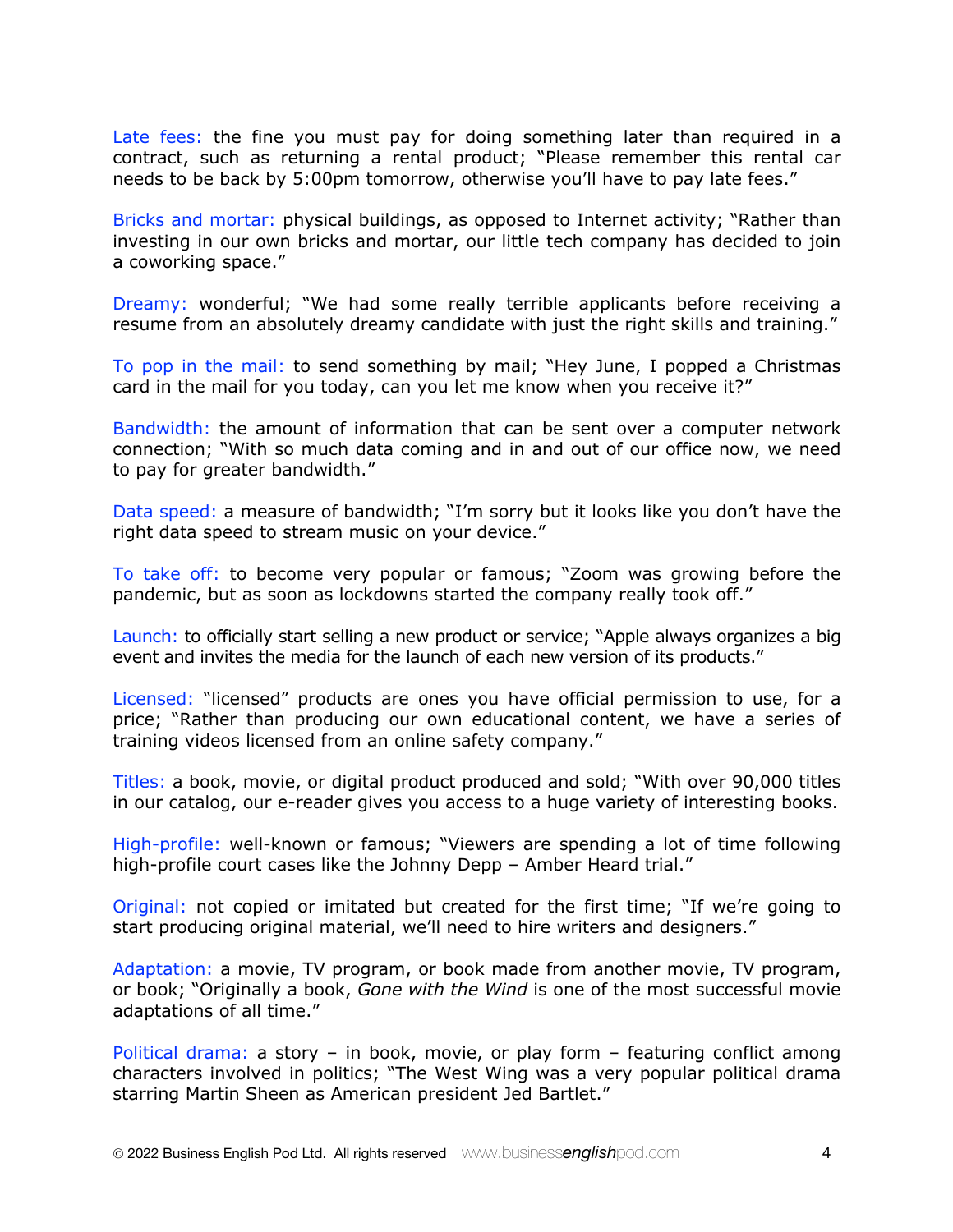To scramble: to hurry to get something done, often to compete with others; "As soon as we released our new product, our competitors were scrambling to come up with something new as well."

Robust: strong and successful; "It's taken us a while, but we've built up a very robust training program and HR policies."

Platform: a computer or media system; "Many companies use Slack as a communication platform internally to keep people's email inboxes uncluttered."

To build up: to develop something over time; "Starting with a single marketing coordinator 10 years ago, we've build up our marketing department into a team of 12."

Slate: a list of people or things for a specific purpose; "We've got a long slate of issues to discuss at our staff meeting, so please count on at least two hours."

Prestige: high respect and reputation; "Every arena and stadium has prestige seats that have the best view and excellent food and beverage service."

Programming: the planning and development of television programs; "With rising interest in documentaries, we're expanding our programming to include more than just drama and comedy series."

To explode: to become very popular or increase quickly; "Nobody really anticipated exactly how quickly the smartphone market would explode when the first iPhone was released."

Something-plus: over a certain amount or above a certain number; "We've capture a lot of the fifty-plus market for our services, but now we're looking to appeal more to young people."

Heavy-hitter: a person or business with a lot of influence and power; "Farber Contracting used to be a real heavy-hitter in the local construction industry, but they've failed to innovate and are shrinking."

Long tail: the large number of small companies or products, compared with the small number of very successful or large companies or products; "Almost 60% of the books sold on Amazon are a long tail of items not available by other booksellers."

Big gun: a powerful or important person or group; "The big guns in the tech world are sometimes referred to as FAAMG: Facebook, Alphabet, Amazon, Microsoft and Google."

To serve a market: to sell products in a certain area or industry; "We've served the Californian grocery market for years, but now we're branching out into Oregon and Washington."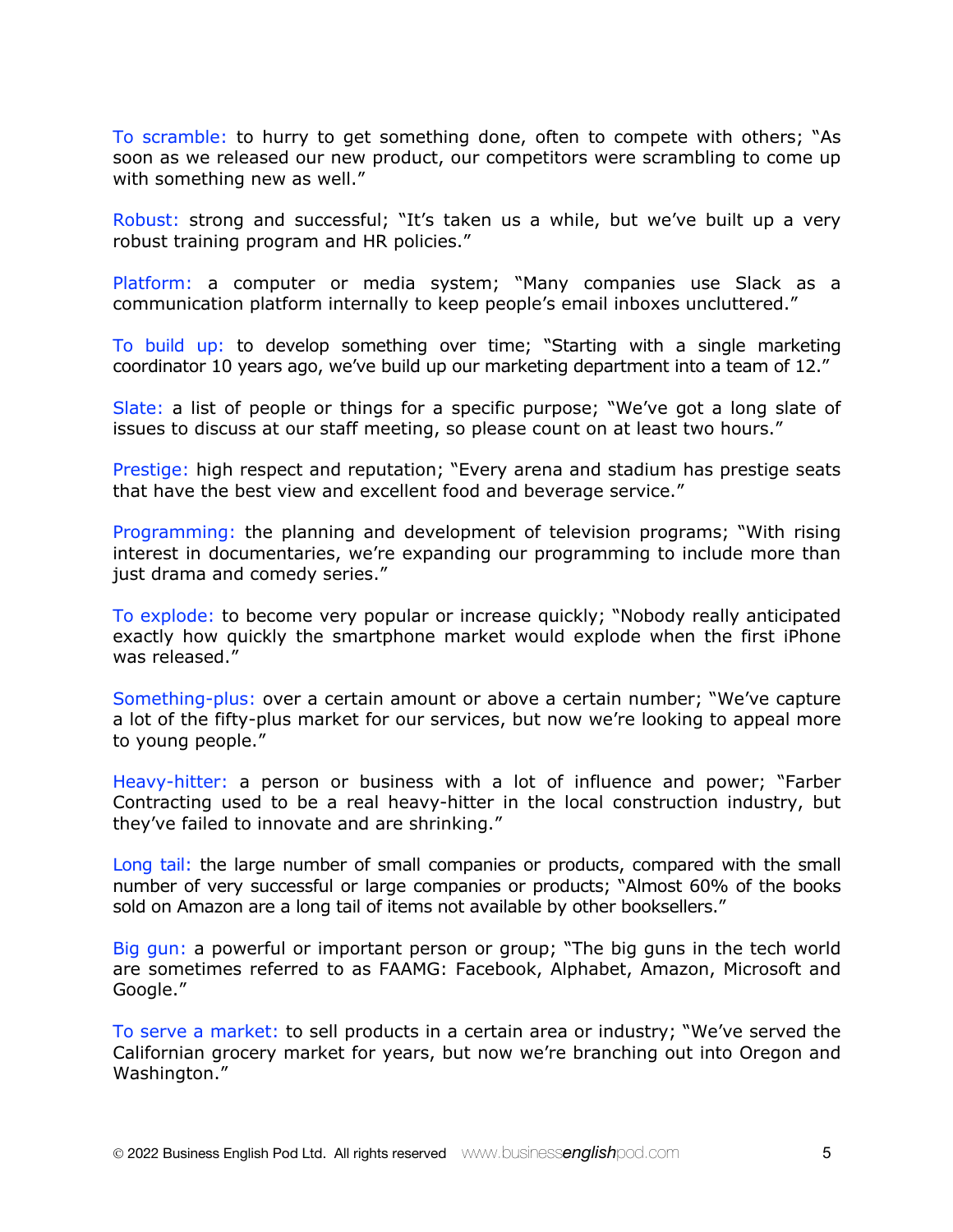Goliath: a large and powerful person or organization; "It's really hard for smaller retailers to compete against goliaths like Walmart.

Library: a collection of books, movies, or music that a person owns or provides for rent.

Sensibilities: cultural beliefs and attitudes; "The lack of political freedom in some countries offends American cultural sensibilities."

Locales: the place where something happens; "The Spanish I learned in university isn't always useful in some of the smaller locales I've travelled to in South America."

Evident in: clear to see or having proof; "Our positive workplace culture is evident in our employee retention rates."

Diverse: including a variety of people or things; "We've got a diverse staff, with workers from all around the world."

Subculture: the beliefs, attitudes, and activities of a group of people that is different from the rest of society; "The hipster subculture helped to advance a return to small-scale craft production companies."

Global giant: a large and successful company with operations around the world; "Small pharmaceutical companies have a lot of difficult competing with global giants like Pfizer and Eli-Lily."

Acquisition program: a strategy to grow a business or service by buying other content, products, or companies; "Our acquisition program is focused on buying small tech companies with great ideas."

Supply chain: the complex system of processes and businesses that provide products or parts to a market or company; "Because of slowdowns in the supply chain, your new furniture won't arrive until October."

Ecosystem: all the systems, activities, and businesses that work together in an area of the economy; "Within the growing ecosystem of green companies, we hope to help resource extraction businesses become more environmentally responsible."

To extend to: to increase in size or range to include something; "With this reorganization in our sales department, my region now extends beyond the east coast into the Midwest."

Critical: very important; "If you want to rise to a management position, communication and leadership skills are absolutely critical."

Transformative: causing or involving great or fundamental change; "My MBA program was really transformative: I don't look at anything in the same way as I did before."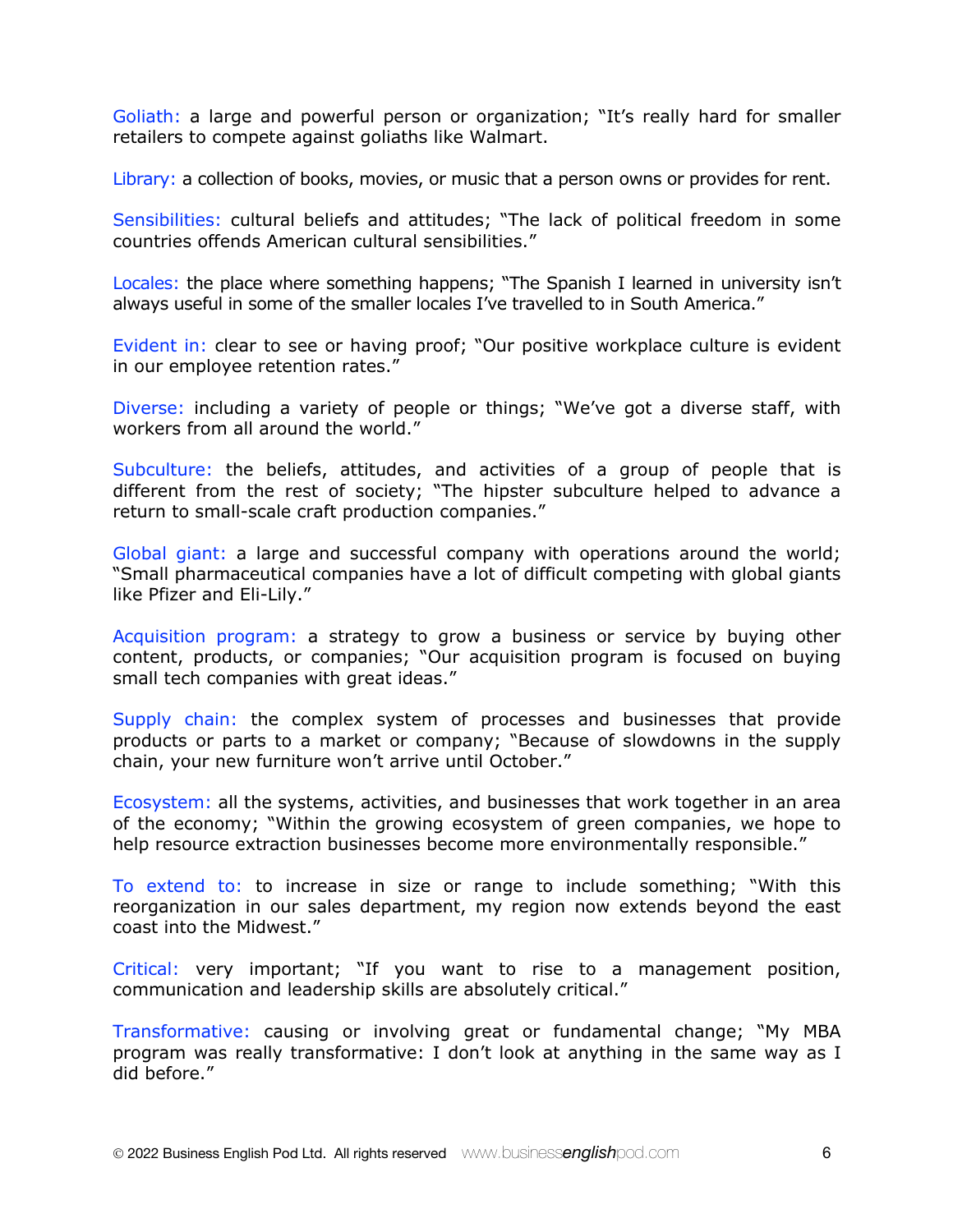To follow suit: to do the same as others have done; "After one big company put out an official statement on diversity and inclusion, many smaller companies followed suit."

Inflation: a process whereby prices increase and the value of money therefore decreases; "Inflation in the food sector is making it harder for poor families to buy groceries."

Cost of living: the amount of money needed to buy the basics of life; "With the rise in rents and real estate, the cost of living in Vancouver has become so high!"

To take a hard look at: to examine carefully; "I think we need to take a hard look at our payroll system and consider making major upgrades."

Portfolio: a collection of similar things; "To apply for this position as designer, please submit your CV and a portfolio of recent work."

Survey: a set of questions asked to a large group of people for research purposes; "We're offering a chance to win \$500 to all customers who complete an online survey."

To cite: to mention something as proof or explanation; "Jack cited a feeling of burnout as the reason he's quitting, but I think he's found a better opportunity."

To re-evaluate: to consider something again in order to evaluate it according to changing circumstances; "We need to re-evaluate this budget considering the slowdown in sales and increasing oil prices."

To pull the plug: to stop an activity, especially by not giving it any more money; "I know we had big hopes for this new project, but I'm sorry we're going to have to pull the plug."

Title: a book, movie, video game, or other digital product as part of a collection; "Crave has just announced the release of a dozen new titles in their amazing lineup of original TV shows."

User-friendly: easy to learn and use, for digital tools or interfaces; "I understand Microsoft Teams has more integrated tools, but I prefer Zoom because it's more user-friendly for people with less tech experience."

Interface: the part of a computer program or digital tool that users interact with; "I think this program has great functionality, but the interface is so ugly!"

Customer service: the support and advice provided to customer; "Our aim is to provide such excellent customer service that people recommend us to their friends and family."

To stick with: to continue using; "Tom thinks we should switch to Xero Accounting but I think we should stick with NetSuite because everyone's already familiar with it."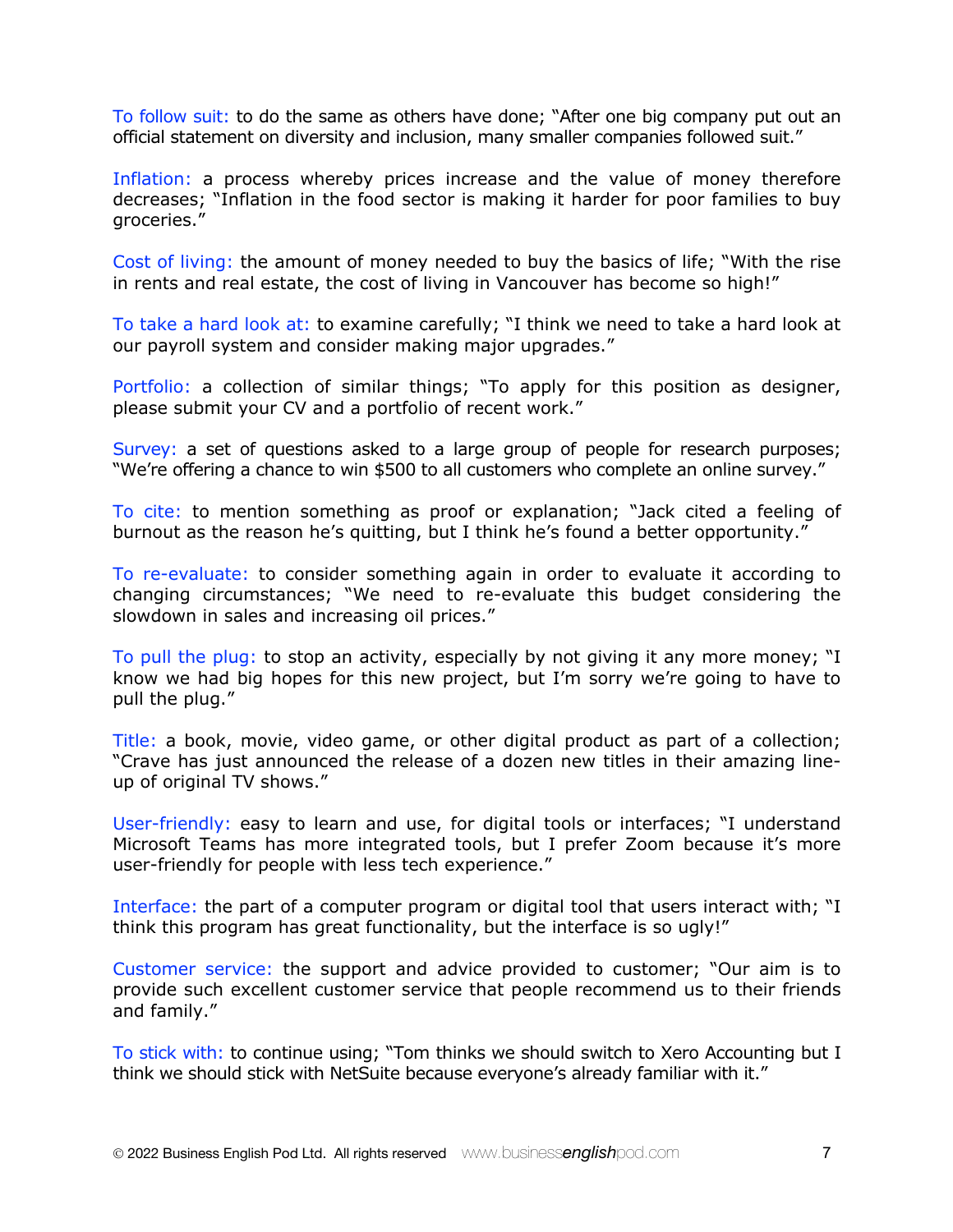Discerning: showing good judgment or being very careful about choices; "These product displays need to be perfect, as our customers are highly discerning."

Price-sensitive: likely to make purchasing choices based on price and careful to avoid things that are too expensive; "If you're price-sensitive, maybe you would consider the Nissan Leaf instead of a Tesla?"

To sweat: to feel nervous or worried; "I was really sweating when my boss asked for a private meeting, but he just wanted to get my opinion on some strategy issues."

To play the game: to compete in a certain area; "I'm too old to play the tech startup game and will leave it to people with more creativity and time."

Astronomical: extremely high, for amount for price; "With gas prices so astronomical, we need to change our staff travel policy and save some money!"

Heavyweight: someone or something with a lot of influence or power; "A new heavyweight in the oil and gas industry has been created with the merger of Woodside Energy and BHP."

To play by the rules: to follow the established rules or behave in ways that are accepted; "I was tired of playing by the rules in a big company, so I decided to go out on my own and start a business."

Traditional: based on old ways of doing, behaving, or believing; "Fiona has a very traditional management style, which doesn't work for some of the young people on her team."

To soar: to increase to a high level; "Soaring prices for consumer goods have really shaken public confidence in the economy."

Location scouting: searching for places to shoot movies, TV shows, or advertisements; "We've sent our location scouting team out to Arizona to find some good places to film our movie about a desert town."

To secure: to get or obtain; "We've secured some great partnerships with major suppliers."

Post-production facilities: places where work is done after filming a movie, TV show, or advertisement, including editing and sound.

To procure: to find and purchase; "If we can't procure office space in LA by June, we'll have to reconsider our expansion plans."

In hand: already in your possession or already being dealt with; "We've got lots of inventory on hand that we need to get rid of to make space for new products."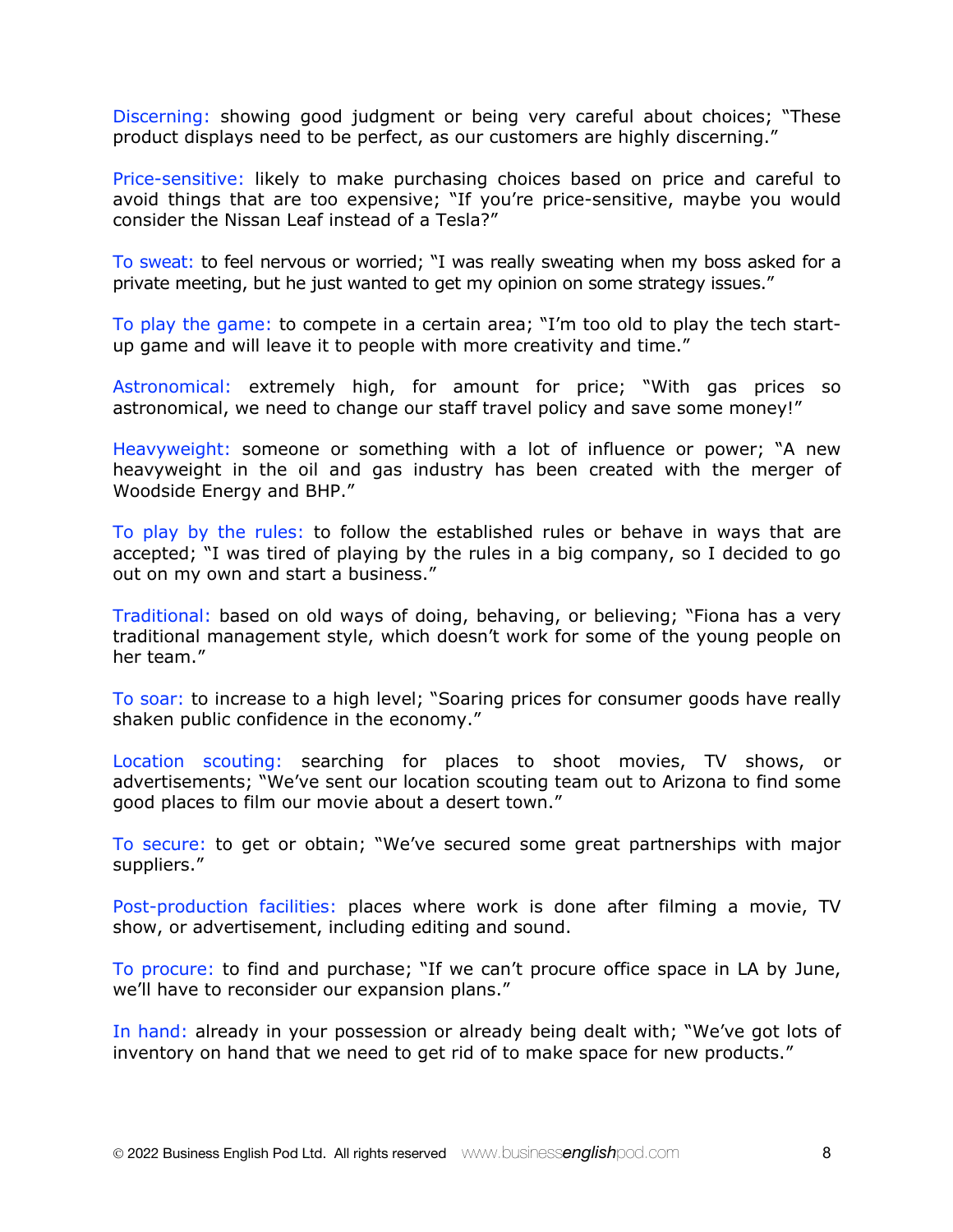Bold: strong and impressive; "I like the bold colors and font of our new logo. Really makes a strong impression."

Talent: people with abilities for hire; "We go to college career fairs looking for young talent we can hire."

To cost a pretty penny: to be very expensive; "Admin staff cost us a pretty penny, so we're considering outsourcing some parts of the work to India."

Fussy: hard to please; "Yes, Ian seems really fussy about design, but that's why he's been so successful in marketing."

Inevitable: impossible to prevent; "You might not like the new office policy, but it was inevitable that they'd ask us to come back at least a couple days a week."

Tiered: having different levels; "Instead of just one class of membership, why don't we look at a tiered model with different pricing?"

Premium: more expensive or higher quality; "I'm willing to pay premium rates for a comfortable flying experience."

Rumblings: rumors or discussion about something; "Did you hear? There are rumblings in the office that Sarah is thinking about retiring soon."

Reemergence: the appearance of something that previously disappeared; "With the reemergence of COVID in some parts of Europe, people are worried we're headed for another lockdown."

Bundled: grouped together; "The bank helped us bundle some of our debts into one repayment."

Deep-pocketed: having a lot of money; "Our little boutique engineering company can't get through a downturn as easily as some of the bigger deep-pocketed companies."

Tech titans: the largest and most powerful technology companies; "It's only a matter of time until governments decide that the tech titans are too powerful."

To roll up: to increase by adding things together; "I rolled up all the monthly sales figures into an annual report, which I can discuss at the staff meeting."

Rival: a competing person or company; "We've dominated the market for 10 years, but a new rival out of Chicago is stealing some of our customers."

Offerings: things offered for sale by a company; "We've got great offerings in the health food space, and now we're looking to extend into the beauty and hygiene markets."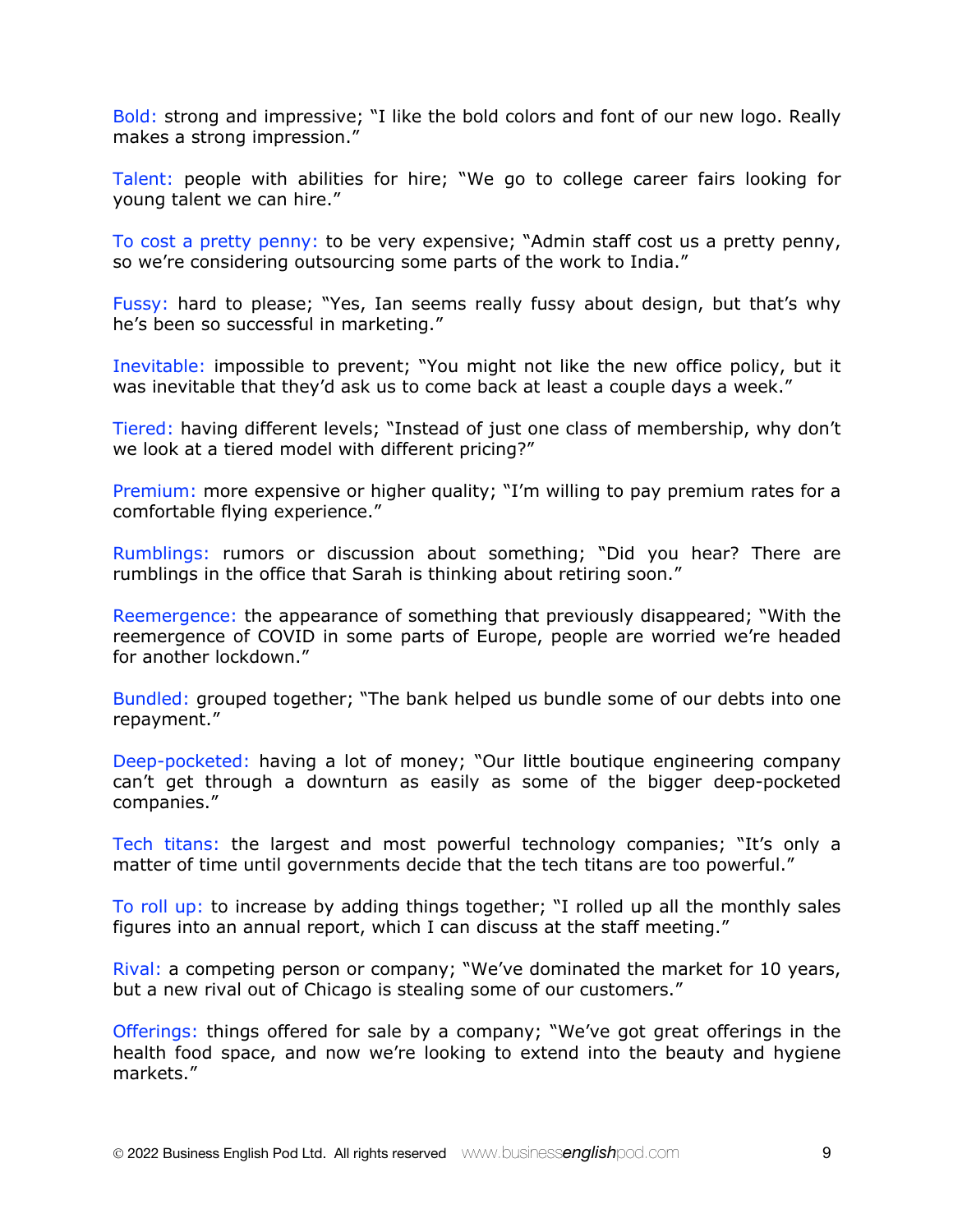# *Language Review*

## **A. Collocations**

Match words from each column to make collocations found in the article.

| 1. Big            | a. giant        |  |
|-------------------|-----------------|--|
| 2. Global         | b. rules        |  |
| 3. Supply         | c. living       |  |
| 4. Cost of        | d. pretty penny |  |
| 5. To pull        | e. gun          |  |
| 6. To play by the | f. chain        |  |
| 7. To cost a      | g. titans       |  |
| 8. Tech           | h. the plug     |  |

# **B. Vocabulary Quiz**

- 1. Which of the following is NOT used to describe something big and powerful?
	- a. Global giant
	- b. Goliath
	- c. Heavy hitter
	- d. Doom and gloom
- 2. Which of the following are closest in meaning to each other? [choose 2]
	- a. Re-evaluate
	- b. Extend to
	- c. Stick with
	- d. Take a hard look at
- 3. The items in a streaming company's \_\_\_\_\_\_\_\_ are referred to as \_\_\_\_\_\_\_.
	- a. license / subscribers
	- b. platform / locales
	- c. library / titles
	- d. ecosystem / subcultures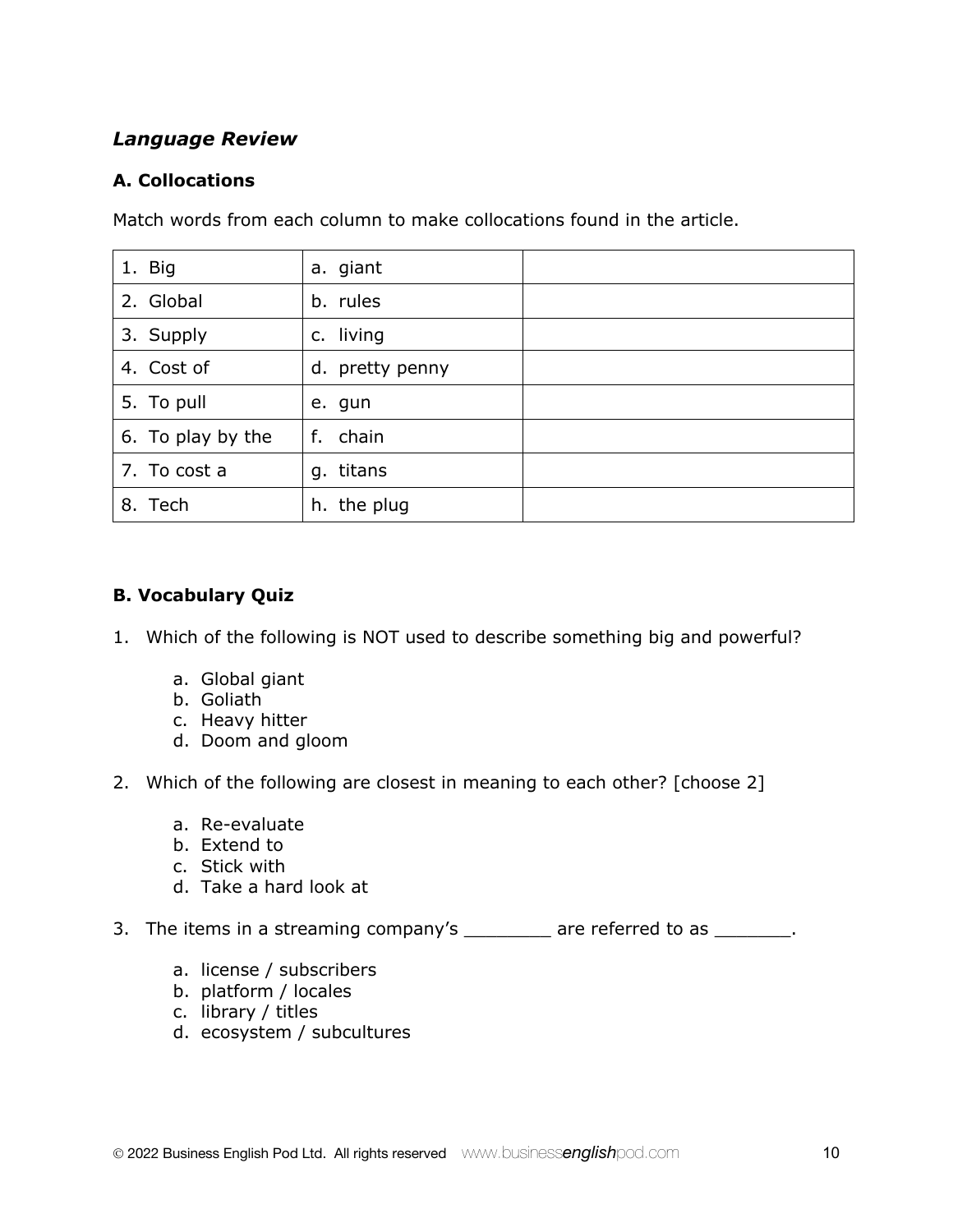- 4. Something that will happen even if you try to prevent it is
	- a. Astronomical
	- b. Inevitable
	- c. Robust
	- d. Hefty

5. The highest level within a \_\_\_\_\_\_\_\_\_\_\_ system might be called \_\_\_\_\_\_\_\_\_.

- a. tiered / premium
- b. programming / long tail
- c. user-friendly / price-sensitive
- d. traditional / heavyweight

6. Products or services that are grouped together are **Fig. 1.** 

- a. bricks and mortar
- b. scrambled
- c. bundled
- d. discerning
- 7. If something becomes very popular, we can say that it... [choose 2]
	- a. Launches
	- b. Takes off
	- c. Explodes
	- d. Signs up
- 8. The TV programs and movies that a streaming service provides its subscribers is called its \_\_\_\_\_\_\_\_\_\_\_\_.
	- a. ecosystem
	- b. soaring
	- c. rumblings
	- d. offerings